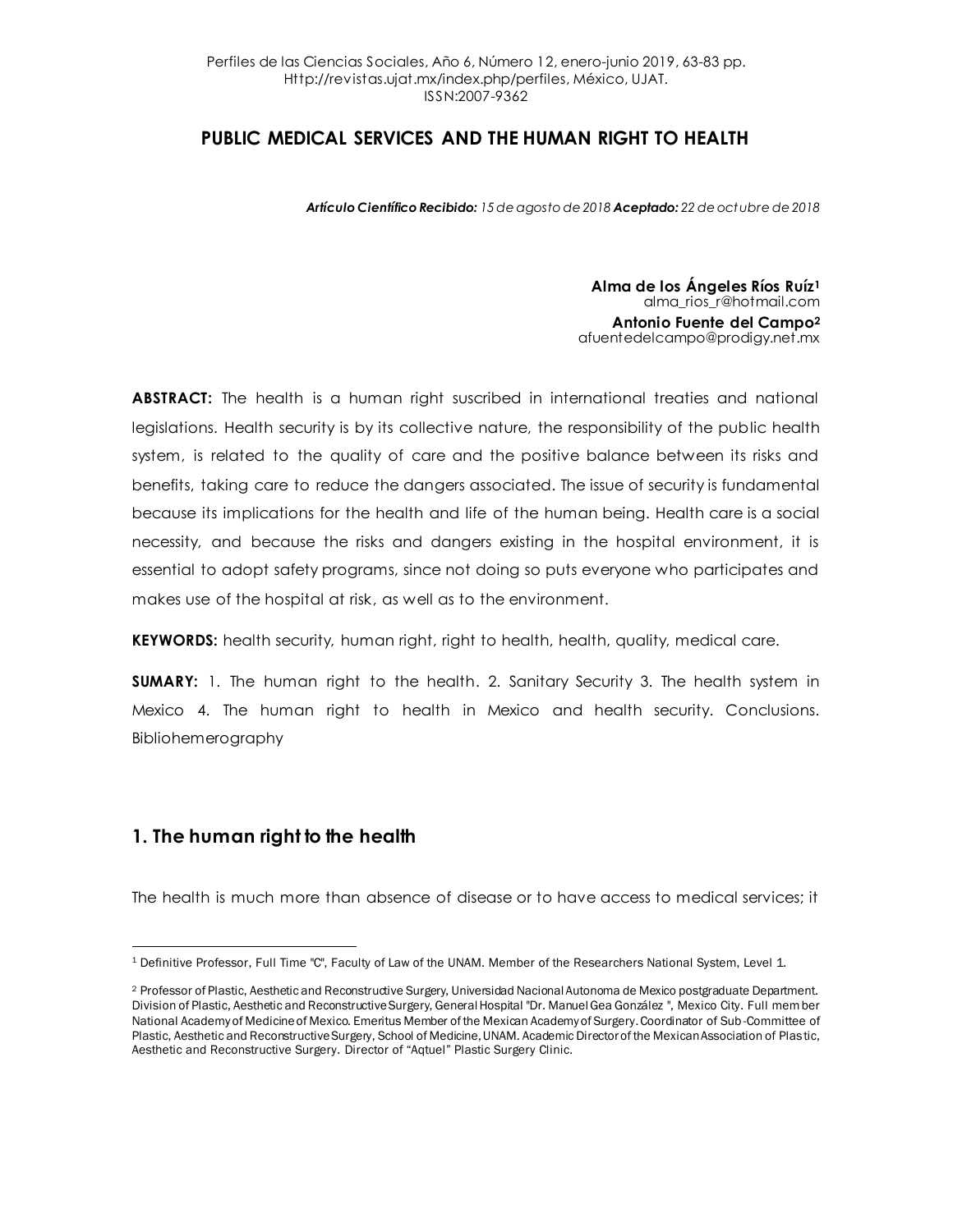$\ddot{\phantom{a}}$ 

# Perfiles de las Ciencias Sociales, Año 6, Núm. 12, enero-junio 2019, México. UJAT.

#### ISSN:2007-9362

is a fundamental right related to all the aspects of life, so it is important to understand the health in a wider possible way. The human rights are inherent to all the persons, without any distinction of nationality, place of residence, gender, sexual preferences, ethnic group, color, religion, language, or any other condition. Besides the beginning of universality and not discrimination, the human rights are interrelated, interdependent and indivisible; so, it is not possible to rabdomly respect some of them but not all, because all of them are interrelated to make possible the enjoyment of the others.

The World Health Organization established as definition of health the condition of complete physical, mental and social wellness.

To this definition of health other dimensions have been joining, as the aptitude to work or the health as a constant and dynamic phenomenon throughout the time, up to established that the health is a multidimensional phenomenon. Then, there is stated that the notion of health has been evolving along the history from a medical - biological approach up to a global and integral concept that incorporates the social ecologic paradigm (Fruits and Royo, 2006).<sup>3</sup>

The Law to the social Health is developing across the demands (lawsuits) of the citizens, shaping the current definition of the health, which is the condition (state) of absolute physical, mental social and well-being, become institutionalized internationally in 1946 with the Constitution of the World Health Organization (WHO). Later, this right will find to major development, inside the area of the DESC. It is important to clarify that, before the development of the Law of Health inside the international organizations, the concept was focusing in the designs of treating the disease and the governments were facing to the problems of health, from the public charity. <sup>4</sup>

Now, the Law to Health is considered to be a right that integrates not only the idea of treating the disease, but also to prevent it, for what, the physical and social environment of the man acquires a new relevance inside this right. This new conception of the health implies better protection to the human being, as well as major administrative and economic commitment on the part of the States. This definition characterized by its extent, reveals the need to delimit the scope and to determine the implications of the Law of Health. To know the elements that integrate it and its characteristics, is essential to establish a mechanism for verification and control of the States obligations.

<sup>3</sup> Prosalus y Cruz Roja Española (2014). *"Comprendiendo el derecho humano a la salud"*. Madrid, Edit. Advantia, pp. 114. <sup>4</sup> Montiel, L. (2004). *"Derecho a la salud en México. Un análisis desde el debate teórico contemporáneo de la justicia sanitaria"*. Revista IIDH, Vol. 40, pp. 291-313.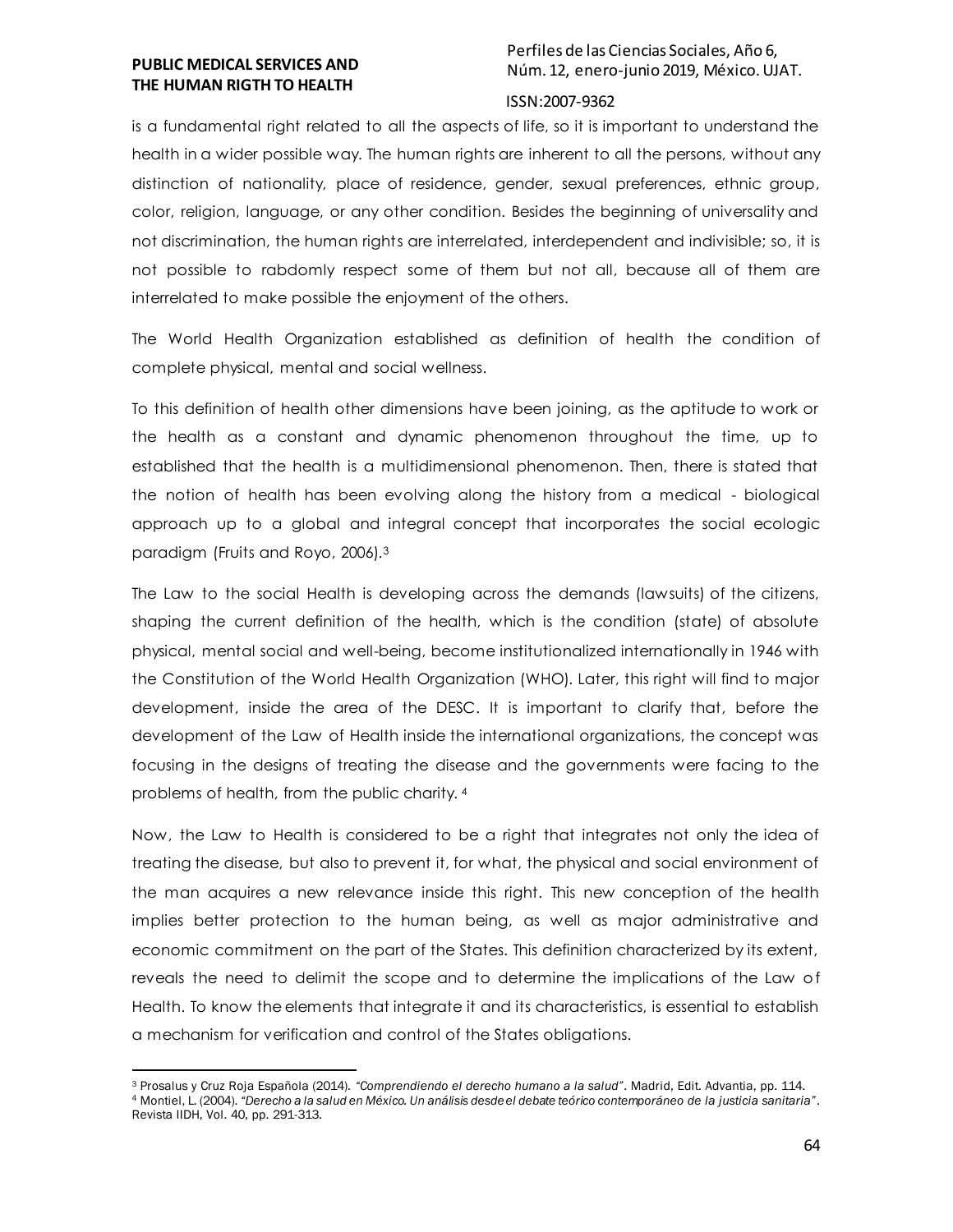The right to health must be understood as the right to enjoy of the whole range of facilities, goods, services and conditions to reach the highest possible level of health. 5

The right to health means that the governments must create the conditions that allow to all the persons to live as healthily as possible. These conditions include the availability guaranteed of services of health, conditions of healthy and sure work, suitable housing and nutritius food. The right to the health includes the access to a sanitary opportune, acceptable, attainable attention and of satisfactory quality.

In this respect, the health must be understood is a state of complete physical, mental and social wellness, and not only the absence of affections or diseases. The right to the health is dedicated in international and regional agreements of human rights, in the constitutions of countries of the whole world and is recognized internationaly by the laws of the human rights.

Article 25 of the Universal Declaration of Human Rights devotes the right to health in the following terms: "Everyone has the right to an adequate standard of living that assures, as well as the family, health and welfare, especially the provision of food, clothing, housing, medical care and necessary social services, are also entitled to insurance in case of unemployment, illness, disability, widowhood, old age or other causes of loss of livelihoods due to circumstances outside his will."

In the International Agreement of Economic, Social and Cultural Laws, it is considered to be the fundamental instrument for the protection of the right to the health, in this one is recognized the right of which every person should enjoy the highest possible level of physical and mental health. In the International Agreement of Economic, Social and Cultural Laws, it is considered to be the fundamental instrument for the protection of the right to the health, in this one is recognized the right of which every person should enjoy the highest possible level of physical and mental health. In the article 12 it is established that in order the State assures the full efficiency of the right to the health it is necessary:

- The reduction of the infant mortality and to guarantee the healthy development of the children;
- The improvement of the hygiene of the work and of the environment;

 $\ddot{\phantom{a}}$ <sup>5</sup> Idem.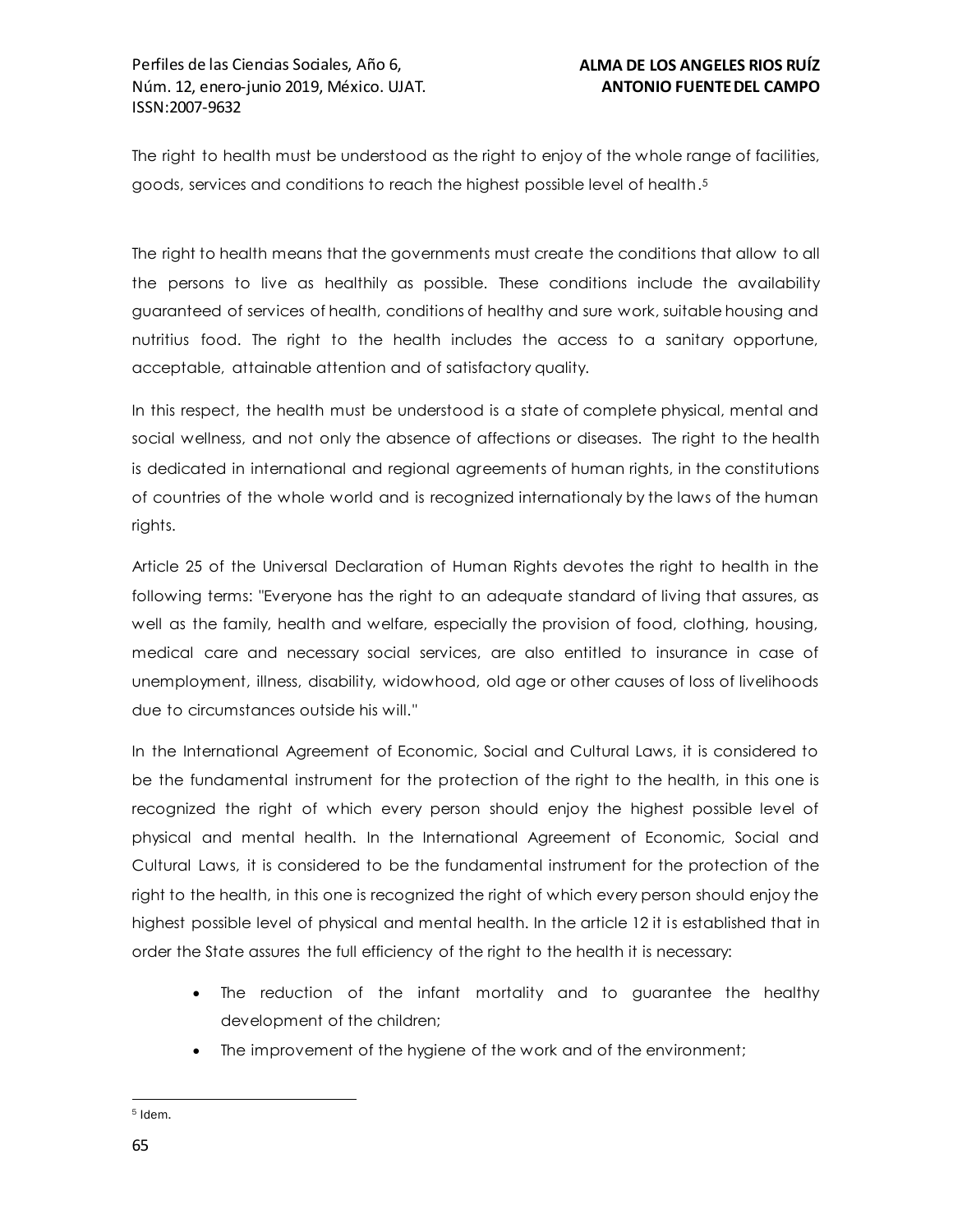Perfiles de las Ciencias Sociales, Año 6, Núm. 12, enero-junio 2019, México. UJAT.

### ISSN:2007-9362

- The prevention and the treatment of the epidemic, endemic, professional diseases and of another nature, and the fight against them;
- The creation of conditions that assure the access to all for the attention of the health.

In the American Declaration of the Laws and Duties (Homework) of the Man of 1948 is admitted in the article XI, that every person has the right to have their health preserved by sanitary and social regulations, relative to food, clothing, housing and medical care, corresponding to the level allowed by the public and community resources.

by public and community resources.by sanitary and social measures, relative to the supply(food), the garment, the housing and the medical assistance, correspondents to the level that the public resources allow and of the community.

The Convention on the Elimination of all the forms of Discrimination against the Woman (1979) arranges that the States Parties shall adopt the necessary measures to eliminate discrimination against the women in the medical care, in order to ensure access health services, including those to the family planning.

The Additional Protocol to the American Convention on Human rights as for Economic, Social and Cultural Laws, better acquaintance as " Protocol of San Salvador " (1988), recognizes that everyone has the right to health, as the enjoyment of the highest possible level of physical, mental and social well-being.

The Convention on the Laws of the Child (1989) establishes in article 24 that States they must recognize the right of the children to the enjoyment of the health at the highest level, as well as to the services for the treatment of illiness and rehabilitation.

The Committee of Economic, Social and Cultural Laws of the United Nations, in the year 2000 adopted a general observation (number fourteen of the Committee of Economic, Social and Cultural Laws) on the right to the health. In the above mentioned general observation affirms that the right to the health includes not only the attention of opportune health, but also, the access to clean drinkable water and adequate conditions, adequate supply of healthy food, adequate nutrition and housing, healthy conditions at work and the environment, and access to education and information on health related issues about questions related to the health, included the sexual and reproductive health.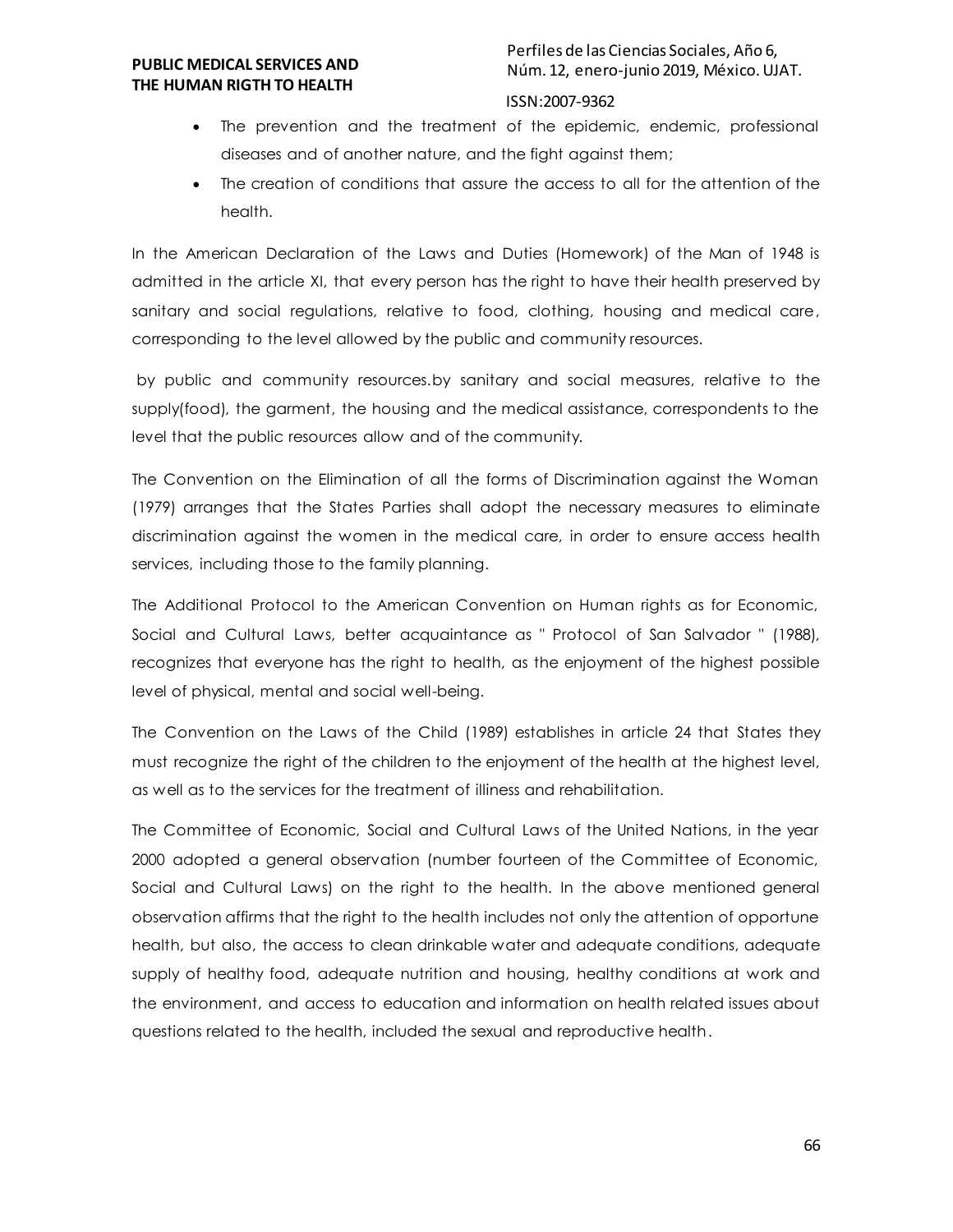The right to the health, is strictly linked to the exercise of other human rights as; life, human dignity, housing, food, non-discrimination, equality, access to information, private life, among others.<sup>6</sup>

In this respect, it is possible to observe that the human right to the health does not limit itself only to the medical attention, but he(she) understands(includes) a series of socioeconomic factors, necessary, such minimums as(like): suitable supply(food), clean and drinkable water, housing deigns, conditions of sure work, sanitary suitable conditions, between(among) others.

Therefore, the medical practice must be carried out from the singular daily actions of the professionals and the health team with the people, up to the formulation and implementation of public policies.

The right to health includes some freedoms. Such freedoms include the right to not be submitted to medical treatment without the own assent, for example experiments and medical investigations or forced sterilization, and not to be subjected to torture or other cruel, inhuman or degrading treatment or punishment. <sup>7</sup>

In this regard, it is the obligation of States to protect and promote human rights. Obligations in this regard are defined and guaranteed by customary international law and international human rights treaties, which impose on the States that have ratified them the obligation to enforce those rights.

Therefore, it is essential to establish accountability mechanisms to guarantee respect for the obligations deriving from the right to health for States. The vigilance and the account surrender of the States take place national, regionally and internationally and involves diverse agents, namely, the proper State, NGO, national institutions of human rights or organs created by virtue of international agreements. <sup>8</sup>

Given the right to health protection arises the obligation of medical institutions and all its staff to provide medical care that meets these principles, so if their performance fails to do so they would be subject to legal liability.

 $\ddot{\phantom{a}}$ <sup>6</sup> Nohely Bastidas Matheus, "LA MALA PRÁCTICA MÉDICA Y LOS DERECHOS HUMANOS", RAZÓN Y PALABRA

Primera Revista Electrónica en América Latina Especializada en Comunicación, http://www.razonypalabra.org.mx/N/N81/M81/18\_Bastidas\_M81.pdf.

<sup>7</sup> El derecho a la salud, Folleto informativo Nº 31, Oficina del Alto Comisionado de las Naciones Unidas para los Derechos Humanos, Ginebra 2008, p. 4.

<sup>8</sup> Ibídem., p.45.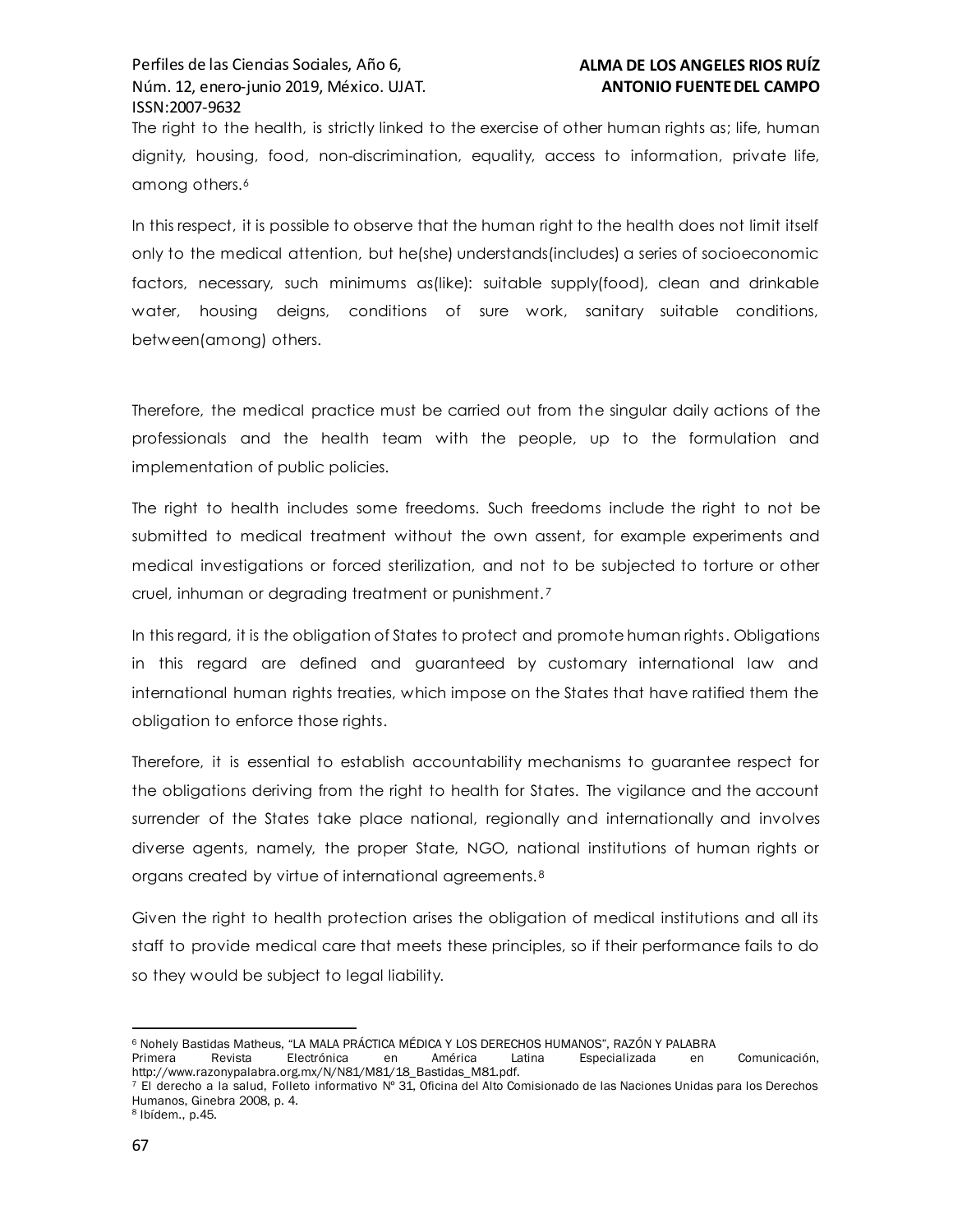Relation between health and t human rights

There are complex links between health and human rights:

· The violation or neglect of human rights can have serious consequences for health;

· Health policies and programs can promote or violate human rights, depending on how they are formulated or applied;

· Vulnerability to ill health can be reduced by adopting measures to respect, protect and fulfill human rights. The normative content of each right is stated in its entirety in human rights instruments. Below are some examples of how the normative content of some of the other key human rights related to health is formulated in human rights instruments:

· Torture: "No one shall be subjected to torture or to cruel, inhuman or degrading treatment or punishment. In particular, no one will be subjected without their free consent to medical or scientific experiments. "

· Violence against children: Violence against children: "All appropriate legislative, administrative, social and educational measures shall be taken to protect the child against all forms of physical or mental harm or abuse, neglect or negligent treatment, maltreatment or exploitation, including sexual abuse ».

· Traditional harmful Practices: traditional harmful Practices: They will be adopted " effective and appropriate measures [...] to abolish the traditional practices that perform harmful to the health of the children ".

· Participation: The right to a participation " active, free and significant ".

· Information: «Freedom to seek, receive and disseminate information and ideas of all kinds.»

· Privacy: "No one shall be subjected to arbitrary or illegal interference with his private life."

· Scientific progress: The right of every person to enjoy the benefits of scientific progress and its applications.

· Education: The right to education, in particular to know the basic principles of children's health and nutrition, the advantages of breastfeeding, hygiene and environmental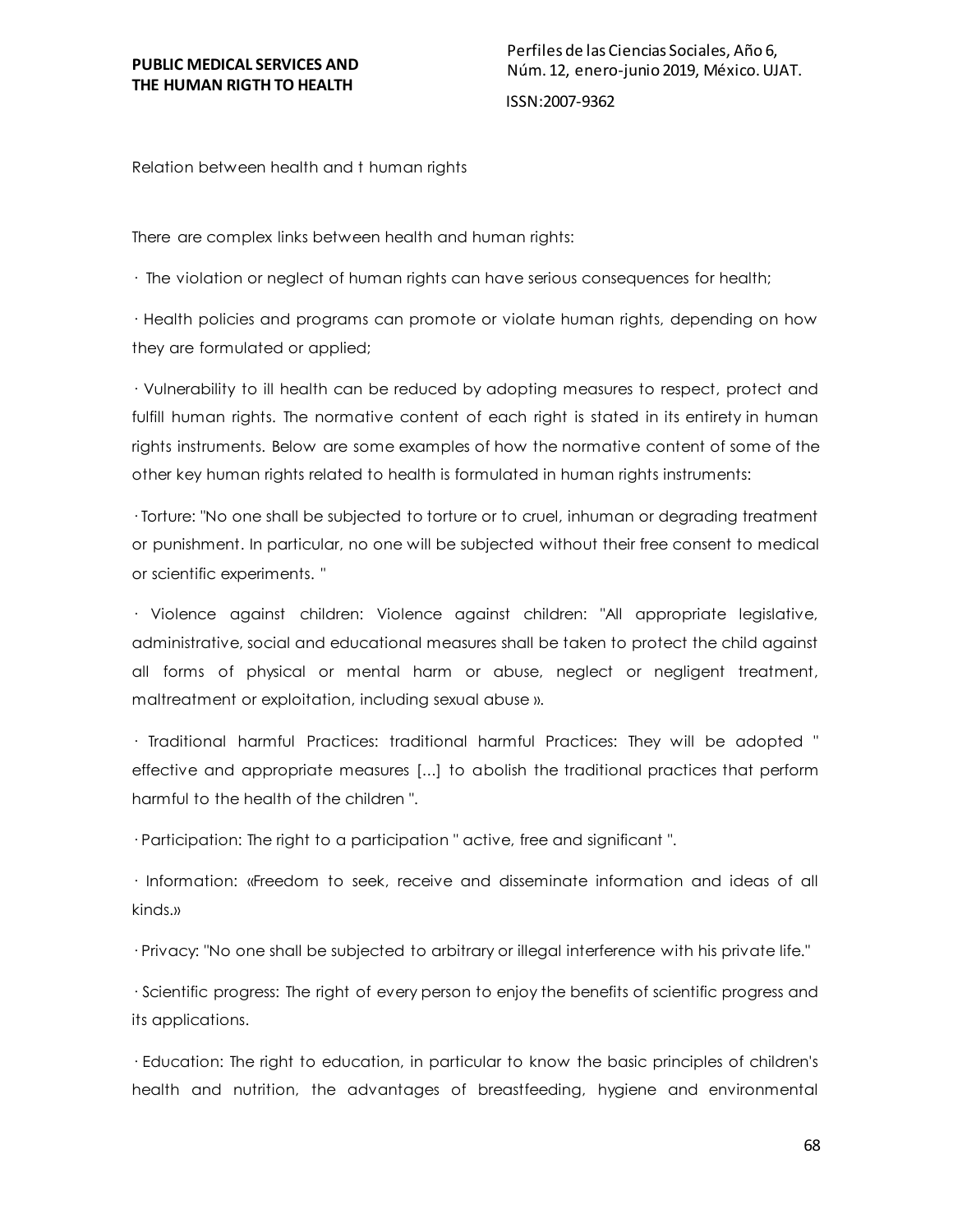sanitation and accident prevention measures, and to receive support for apply that knowledge.

· Food and nutrition: "The right of every person to adequate food and the fundamental right of every person to be protected against hunger".

· Standard of living: Everyone has the right to an adequate standard of living, including adequate food, clothing and housing, and medical care and necessary social services.

· Right to social security: The right of every person to social security, including the social insurance.

What is meant by a health approach based on human rights?

A health approach based on human rights means:

· To use the human rights as framework for the health development.

· Evaluate the consequences of any policy, program or health legislation for human rights and adopt measures in this regard.

· Take into account human rights in the conception, application, supervision and evaluation of all types of policies and programs (political, economic and social, among others) that are related to health.

The fundamental principles that should be applied in these processes could be the following <sup>9</sup>

To respect the human dignity.

 $\checkmark$  Give attention to the groups of society considered most vulnerable. In other words, recognize and take into account the characteristics of the people affected by health policies, strategies and programs, that is children, adolescents, women and men; the indigenous and tribal peoples; national, ethnic, religious and linguistic minorities; the internally displaced; the refugees; immigrants and migrants; the elderly; people with disabilities; The prisoners; groups of people economically disadvantaged or marginalized for some other reason, and vulnerable groups.

 $\ddot{\phantom{a}}$ <sup>9</sup> Ídem.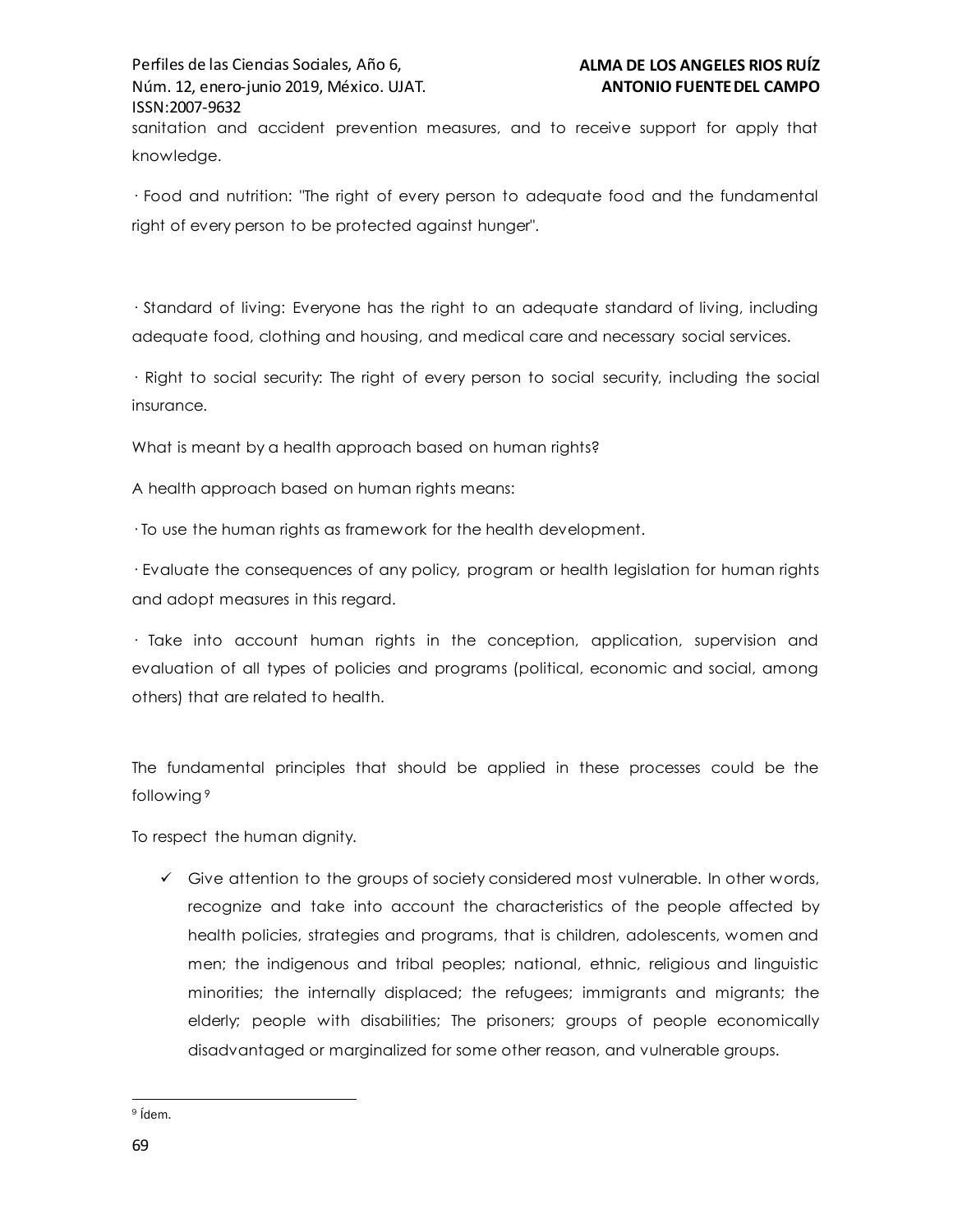# Perfiles de las Ciencias Sociales, Año 6, Núm. 12, enero-junio 2019, México. UJAT.

#### ISSN:2007-9362

- Ensure that health systems are made accessible to all, especially to the most vulnerable or marginalized sectors of the population, in fact and in law, without discrimination on any of the prohibited grounds.
- Adopt a gender perspective and recognize that biological and socio-cultural factors have a significant impact on the health of men and women and that it is necessary to keep these differences in mind in policies and programs.
- $\checkmark$  Guarantees the equality and not discrimination, already be voluntary or involuntary, in the formulation and putting in practice of the programs of health.
- $\checkmark$  Break down health-related data to determine if there is underlying discrimination.
- $\checkmark$  Guarantee the free, fruitful and effective participation of the beneficiaries of health development policies or programs in the decision-making processes that affect them.
- $\checkmark$  To guarantee the free, fruitful and effective participation of the beneficiaries of the policies or programs of sanitary.
- $\checkmark$  Guarantee the free, fruitful and effective participation of the beneficiaries of health development policies or programs in the decision-making processes that affect them.
- $\checkmark$  Guarantee the free, fruitful and effective participation of the beneficiaries of health development policies or programs in the decision-making processes that affect them.
- $\checkmark$  Promote and protect the right to education and the right to seek, receive and disseminate information and ideas related to health issues. However, the right to information should not undermine the right to privacy, which means that personal data related to health should be treated confidentially.
- $\checkmark$  Let a health policy or program limit the exercise or enjoyment of a right only as a last resort and not consider that it is legitimate unless all the provisions of the Syracuse Principles are complied with.
- $\checkmark$  Confront the consequences for human rights of any law, policy or health program with the public health objectives pursued, and achieve an optimal balance between obtaining positive results from the point of view of public health and promotion and protection of human rights.
- $\checkmark$  Make explicit references to international human rights norms and standards to highlight the way in which human rights are applied to a health policy, program or law and the relationship that exists between them.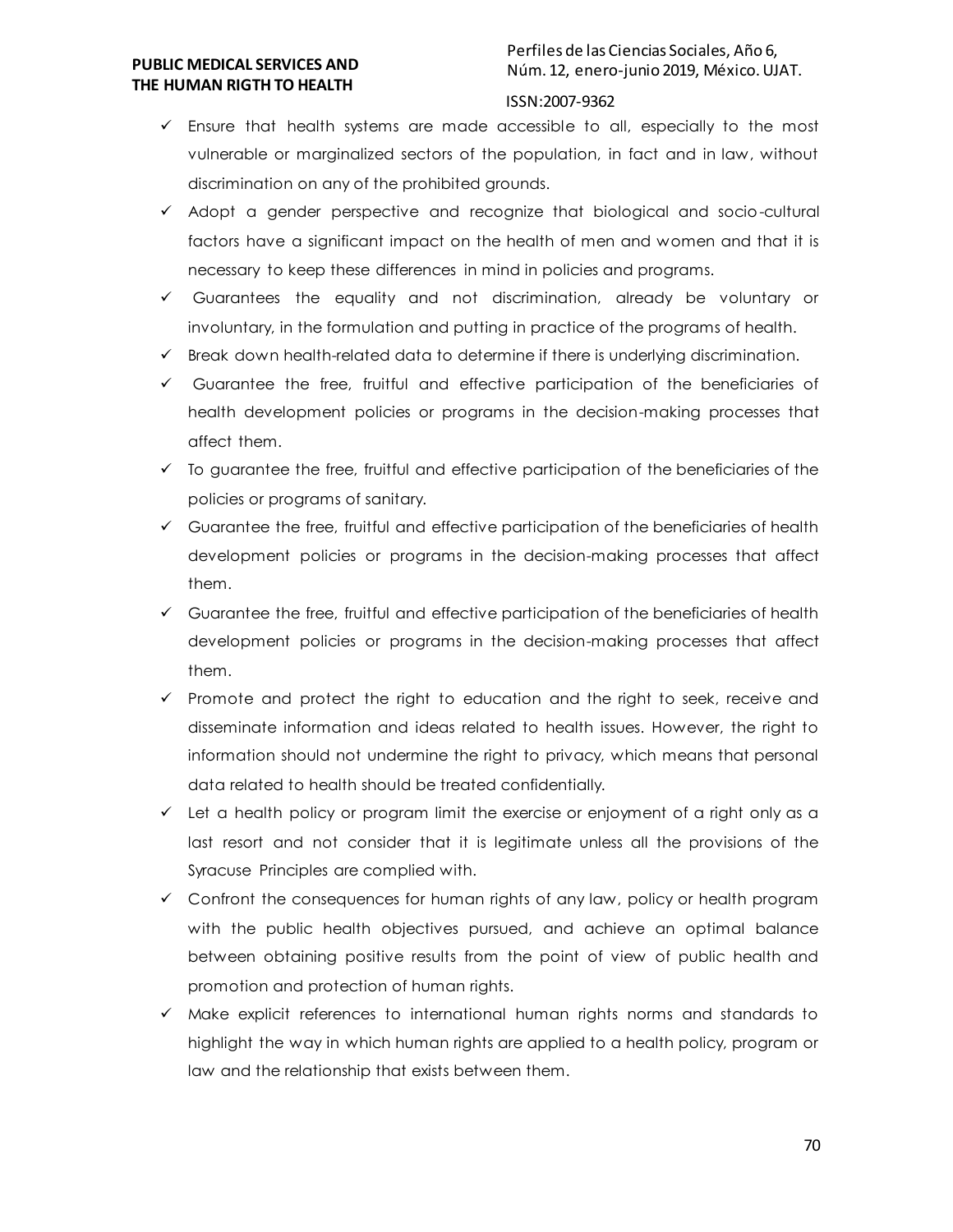- $\checkmark$  To pursue the fundamental explicit objective of activities aimed at improving health, the realization of the right to enjoy the maximum degree of health that can be achieved.
- $\checkmark$  State the specific obligations of governments to respect, protect and fulfill human rights.
- $\checkmark$  Define benchmarks and indicators to monitor the progressive realization of rights in the field of health.
- $\checkmark$  Increase transparency and demand a more responsible management of health issues, as a fundamental principle in all stages of program development.
- $\checkmark$  Introduce safeguards to protect minorities, migrants and other "unpopular" groups in the countries from major threats in order to counteract power imbalances. An example of this would be the establishment of recourse mechanisms for cases of violations of rights related to health.
	- **2. Sanitary Security**

 $\checkmark$ 

A main obligation of the government with the population is to protect their life and health. This commitment is not only ethical, but must have an institutional structure that supports it day by day. This must have two basic pillars. One is a surveillance and epidemiological intervention system capable of detecting and timely facing a health emergency. The other is a system of protection against health risks, for example, toxic substances in food and beverages, drugs with serious side effects, deceptive advertising, and so on. 10

Health security is, by nature, collective and the responsibility of the public health system. Mexico formally has an epidemiological surveillance system and a Federal Commission for Protection against Health Risks (Cofepris). However, during the past year both have proven to be more of paper than solid and acting structures. 11

The issue of security is fundamental because of its implications for the health and life of the human being. Every organization must assume the management of security risk to achieve the commitment of its members and prepare for the identification, prevention, reduction, elimination, substitution and mitigation of the factors that may trigger emergencies. Guide decision-making to strengthen the conditions of the infrastructure, mitigate potential environmental risks, assume the regulatory compliance of the security management in the

 $\ddot{\phantom{a}}$ <sup>10</sup> Laurell, A. C. (5 de febrero de 2010). "Seguridad sanitaria incierta". La Jornada. [Fecha de consulta: 29 de marzo de 2018] Recuperado de http://www.jornada.unam.mx/2010/02/05/ciencias/a03a1cie <sup>11</sup> Idem.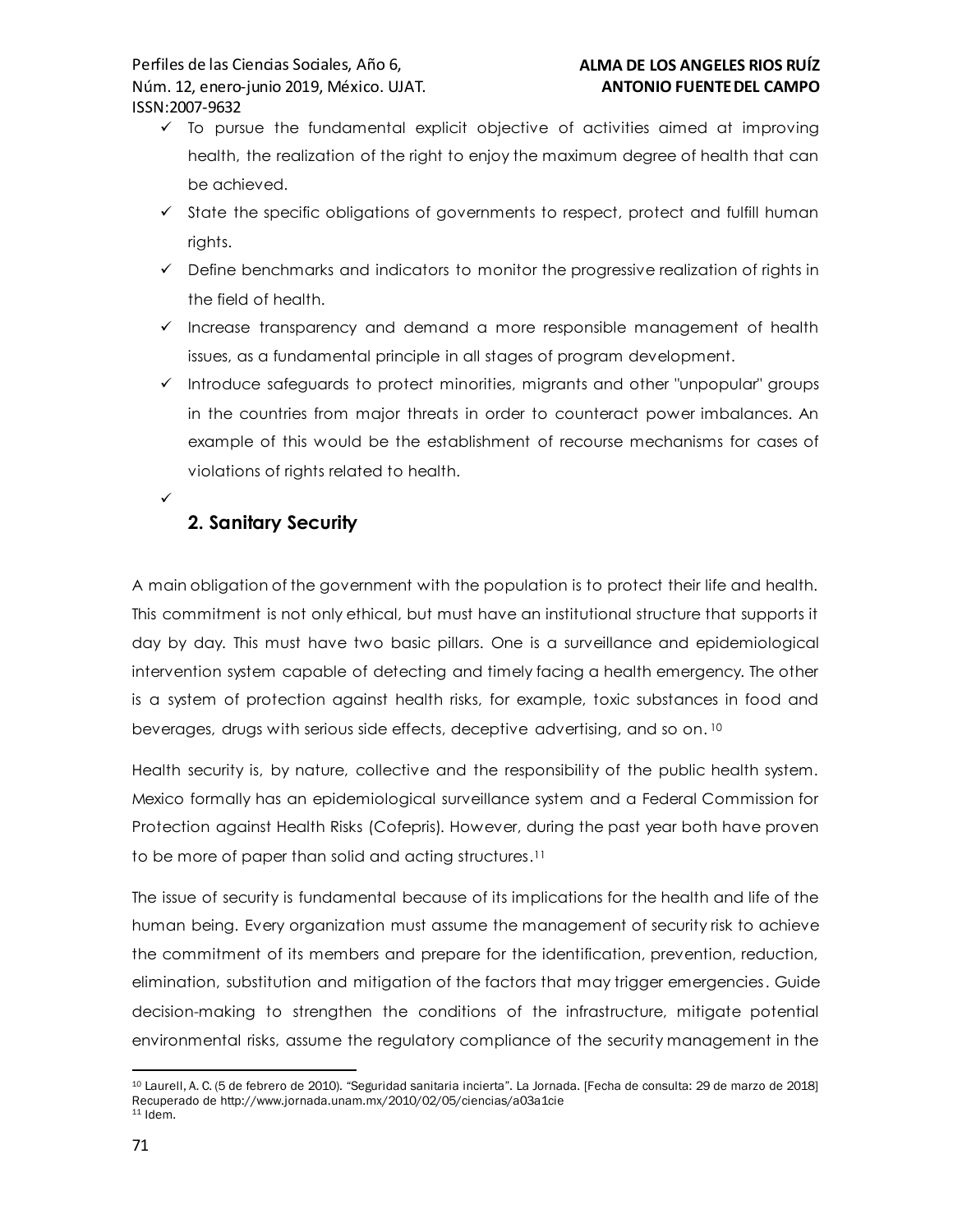$\ddot{\phantom{a}}$ 

# Perfiles de las Ciencias Sociales, Año 6, Núm. 12, enero-junio 2019, México. UJAT.

#### ISSN:2007-9362

Hospitals; in addition to the application of anti-seismic regulations in the design and construction of infrastructure; application of sanitary measures; conformation of emergency brigades; Declaration of emergency and disaster prevention and control policies; application of construction standards. The above aspects must be monitored by territorial entities, and Universal Declaration of Human Rights.<sup>12</sup>

In recent years, Quality of Care has become a relevant issue in the Government's health agendas. Under current health requirements, institutions have been forced to incorporate this aspect into the planning of their activities, focused mainly on maintaining a high level of care continuity. Safety is one of the dimensions of quality of care. Its meaning is aimed at a positive balance between risks and benefits, reducing the dangers associated with health care. Health care has become a social necessity and the need to adopt safety programs in the face of the risks and dangers existing in the hospital environment has been recognized, since not doing so puts at risk all those who collaborate and do use of the hospital, and also the environment. <sup>13</sup>

In our country, the regulation of medical practice has evolved with the participation of various actors: academies, schools and medical associations; General Health Council, Ministry of Health, National Commission of Medical Arbitration, Ministry of Public Education and insurance companies; But regulation for what?

The health regulation model has been conceived as a practice of authority in relation to compliance with standards and operates within a framework of rigidity that emphasizes its actions more towards the search for omissions than towards the identification of solutions and the promotion of good health security practices. The health regulation model has been conceived as a practice of authority in relation to compliance with standards and operates within a framework of rigidity that emphasizes its actions more towards the search for omissions than towards the identification of solutions and the promotion of good health security practices.<sup>14</sup>

The quality, safety and effectiveness of health care services are objectives that concern governments, health professionals and society as a whole, and risk management in health services is the set of activities designed to identify, evaluate and reduce or eliminate the risk of an adverse event that affects.

<sup>12</sup> González, G., Pertuz, Y., Expósito, M. Y. (2016). "Gestión de la seguridad hospitalaria en unidades de atención pediátrica". En Revista Cubana de Enfermería, vol. 32(2), pp. 207-2017. <sup>13</sup> Idem.

<sup>14</sup> Trujillo, A. (2009). *"Normatividad y regulación sanitaria en México"*. Rev Mex Med Tran, Vol. 2, Supl. 1, pp S32-S34.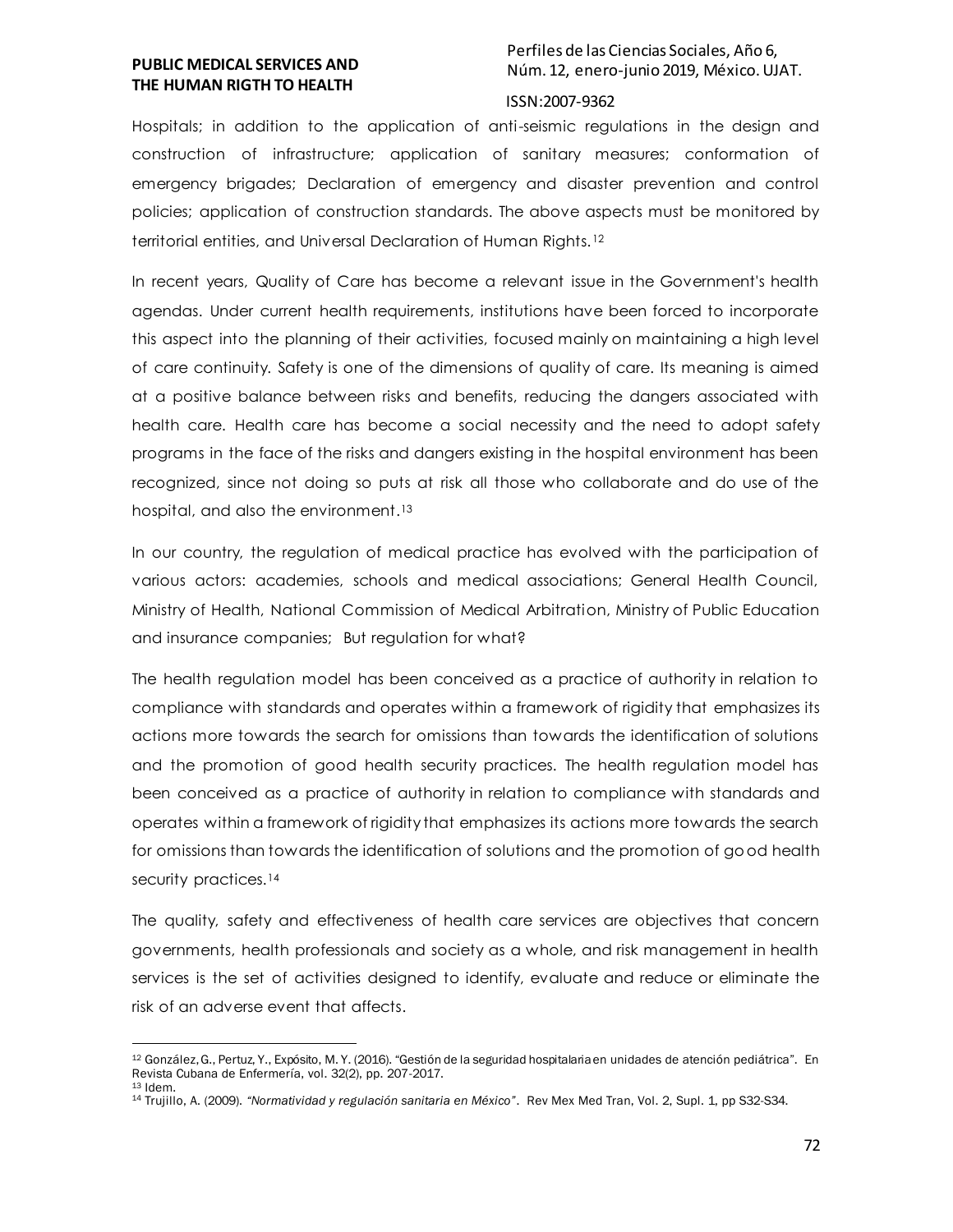- People: patients, health personnel, managers and other workers. • The facilities: buildings, equipment and medical devices, furniture, environment.
- Economic resources: Investments, growth and development funds, research resources.

• The prestige and reputation of the institution and its professionals: staff satisfaction, reputation, intellectual property, relevance, customer attraction.

Health regulation in Mexico is a permanent and dynamic process since it depends on human activity itself, the development of new products and services; also of the technological advances and the discovery of increasingly complex therapeutic alternatives; In addition, society is increasingly aware of quality and safety; In this way, risk management and quality management are combined in the preparation of the regulatory framework for health regulation. 15

# **3. The health system in Mexico**

The public sector includes social security institutions such as the Mexican Institute of Social Security (IMSS), the Institute of Security and Social Services to State Workers (ISSSTE), Petróleos Mexicanos (PEMEX), Secretariat of National Defense (SEDENA), Secretariat of the Navy (SEMAR) and others, which provide services to workers in the formal sector of the economy, and institutions that protect or provide services to the population without social security, including the Seguro Popular de Health (SPS), the Ministry of Health (SS), the State Health Services (SESA) and the IMSS-Oportunidades Program (IMSS-O).

The private sector provides services to the population with payment capacity. The financing of social security institutions comes from three sources:

a) Government contributions.

b) Employer contributions (which in the case of ISSSTE, PEMEX, SEDENA and SEMAR is the government itself)

c) Contributions from the employees.

These institutions provide their services in their own facilities and with their own staff. Both the SS and the SESA are financed with resources from the federal government and state governments, as well as a small contribution paid by users when they receive care (recovery fees). The population of responsibility of the SS and the SESA is served in the

 $\ddot{\phantom{a}}$  $15$  Idem.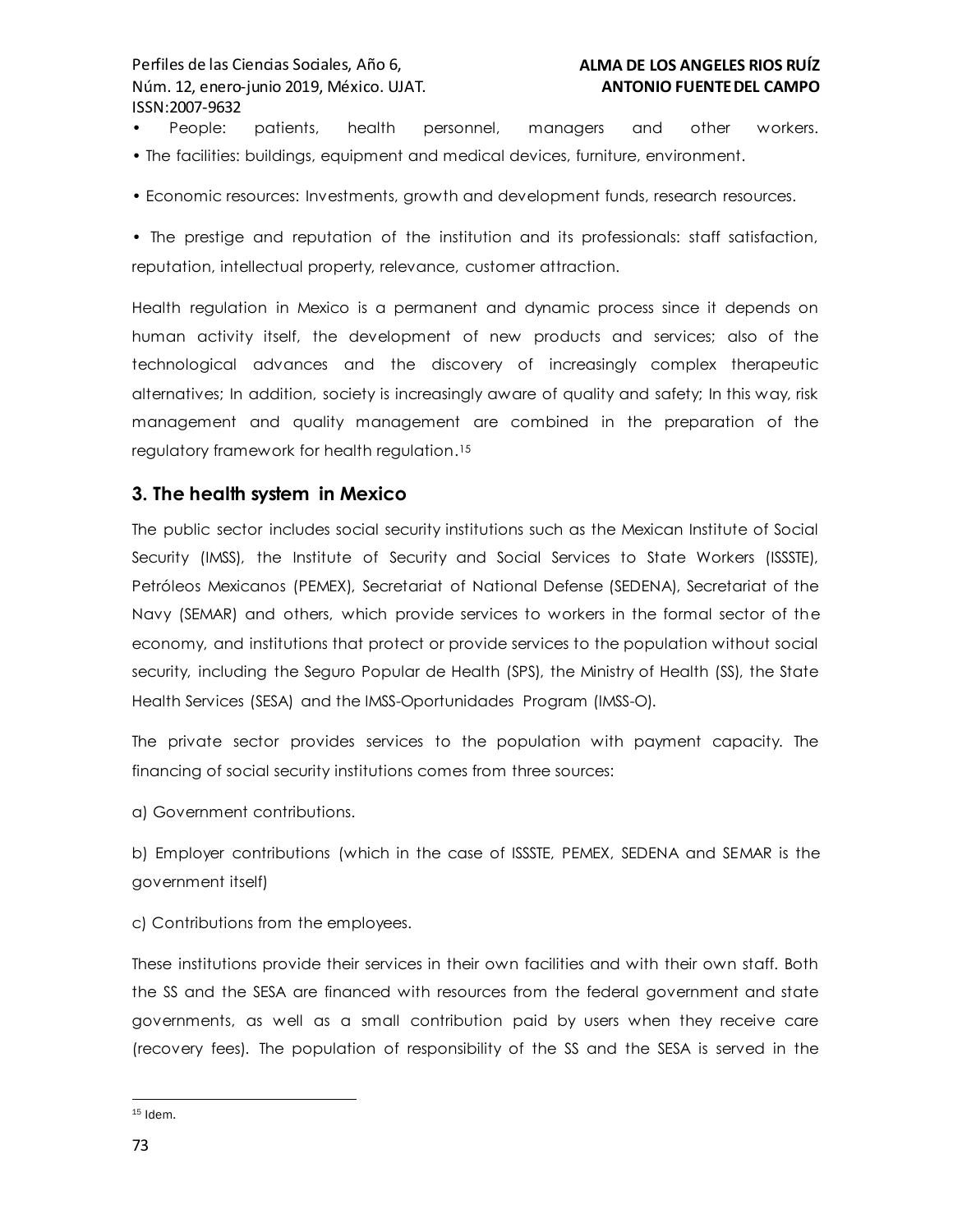Perfiles de las Ciencias Sociales, Año 6, Núm. 12, enero-junio 2019, México. UJAT.

#### ISSN:2007-9362

facilities of these institutions, which have their own staff. The SPS is financed with resources from the federal government, state governments and family quotas, and purchases health services for its affiliates to SS and SESA (and in some cases to private providers). Finally, the private sector is financed with the payments made by users at the time of receiving care and with the premiums of private health insurance, and offers services in private clinics, hospitals and clinics. 16

#### **Health system in Mexico**



According to Article 4 of the Political Constitution of Mexico, health protection is a right of all Mexicans. However, guaranteeing it is the great problem that represents the health system in Mexico.

In the country there are three different groups of beneficiaries of health institutions:

1. Salaried workers, retirees and their families.

2. The self-employed, workers in the informal sector, unemployed and people who

are outside the labor market, and their families.

 $\ddot{\phantom{a}}$ <sup>16</sup> Octavio Gómez Dantés, Octavio Gómez Dantés, *et. al.*, "Sistema de salud de México", *Salud Pública*, número 2, vol. 53, pp. México, 2011, p.221.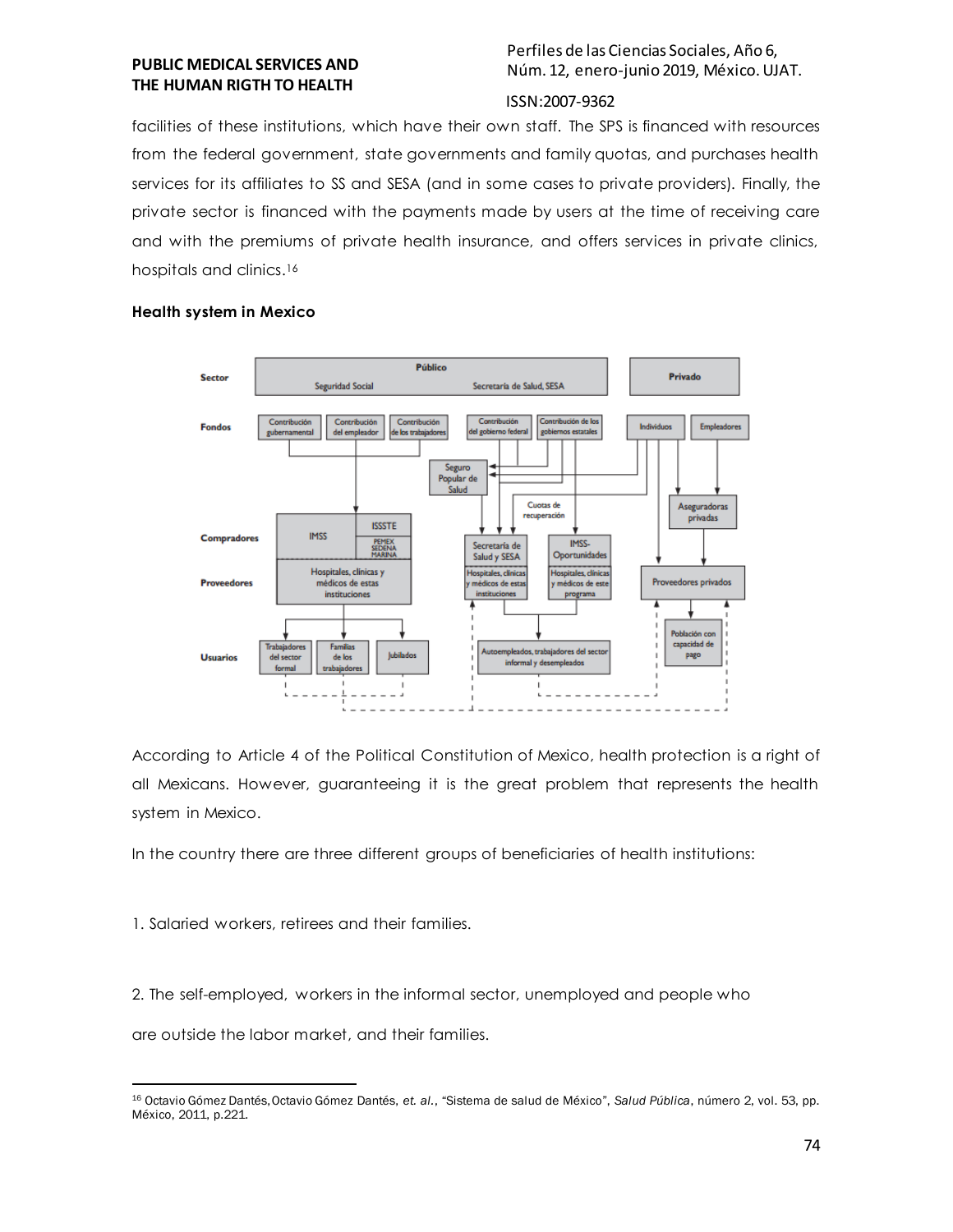# **4. The population with payment capacity.**

The health system in Mexico expresses significant lags in three central indicators: equity, quality and financial coverage. In addition, it is also characterized because it is strongly segmented, which means that the right to health is not guaranteed for the entire population. The public health cat has been concentrated in the population affiliated with social security, that is, those who access the health services of the IMSS or ISSSTE or PEMEX.

According to the Bank of Mexico, total health expenditure is the sum of public and private spending on health. It covers the provision of health services (preventive and curative), family planning activities, nutrition activities and emergency assistance designated for health, but does not include the provision of water and sanitation services. 17

The performance of the Health System in Mexico during the last years can be characterized through two central and confluent processes: fragmentation and the deterioration of the quality of its services derived from the systematic and progressive reduction of public expenditure on the subject: • The fragmentation of the health system and progressive minimization of the services provided to the open population.

• The decrease in the quality of services.

This process of decreasing public spending on health has its counterpart in the implementation of mechanisms for selective privatization of health services, because the alternative of leaving health services in the hands of private individuals focuses primarily on those services that, due to their intrinsic cost or the purchasing power of its recipients, are more profitable.

In contrast, those unprofitable services that are intended for the population with few resources that in most cases are part of the informal sector, continue to be considered a responsibility of the State but with a tendency to progressively and sharply restrict resources assigned to them and the services they include.<sup>18</sup>

The indicators of a nation's health status are, to a large extent, a reflection of its level of development. According to the OECD, in 2012, total spending on health in Mexico represented 6.2% of its GDP, this percentage is among the lowest of the OECD countries

 $\ddot{\phantom{a}}$ <sup>17</sup> Banco Mundial, http://datos.bancomundial.org/indicador/SH.XPD.TOTL.ZS

<sup>18</sup> Alejandro Cerda García, México: "El derecho a la salud" en Helena Gardeazábal (coord.), Derecho a la salud. Situación en países de América Latina, ASOCIACIÓN LATINOAMERICANA DE MEDICINA SOCIAL, p. 152.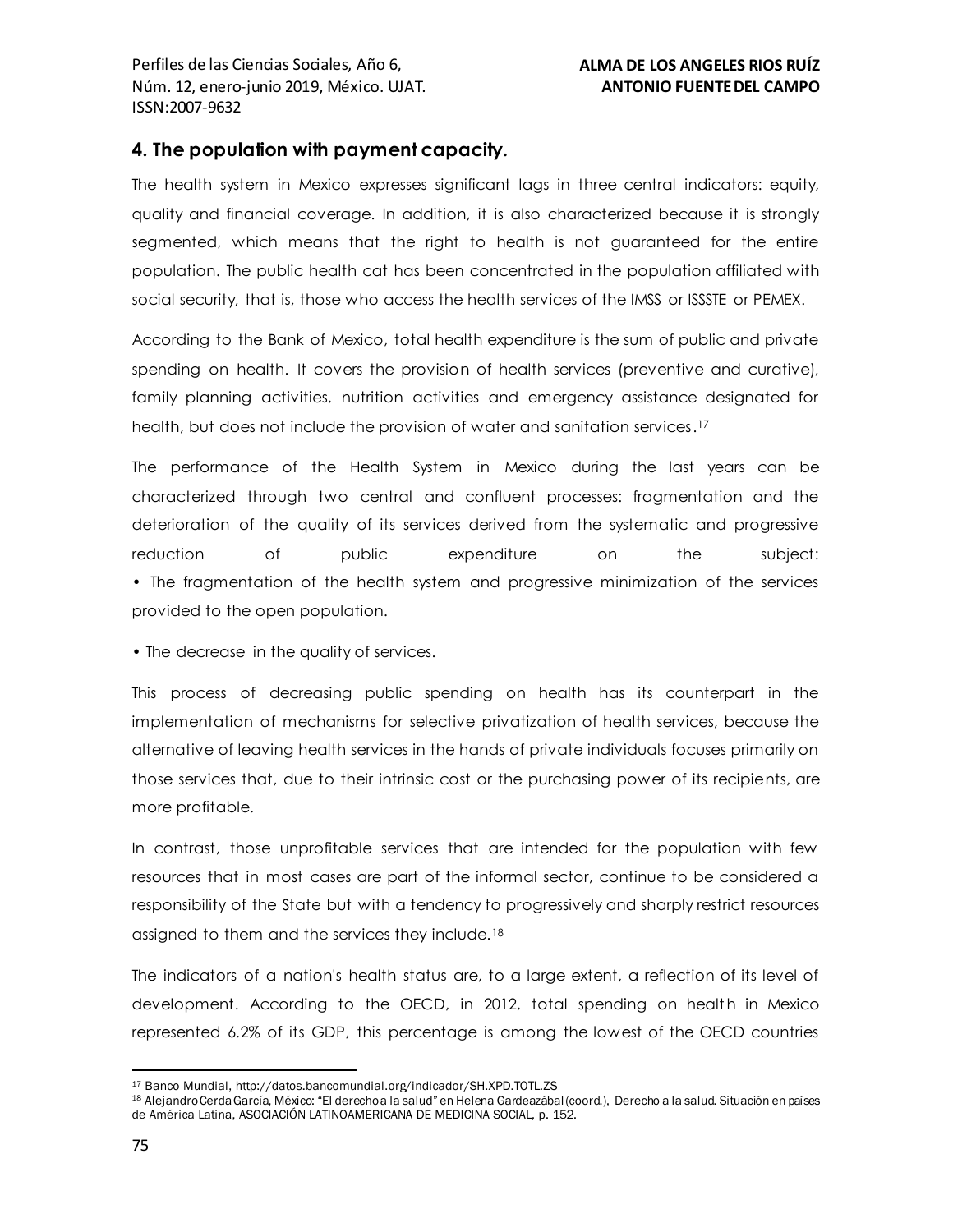#### ISSN:2007-9362

(only above Estonia and Turkey) and very below the average of the OECD countries of 9.3%.

As a result of a large expansion in health coverage for the poor and the uninsured that began in 2004, public participation in health care financing in Mexico has increased by around 10 percentage points to reach 50. % in 2012. However, this rate remains one of the lowest among the OECD countries (where the average is 72%), and about half of all health spending in Mexico is paid directly by the patients.<sup>19</sup>

According to Medigraphic information from 201120, in Mexico, health service providers generate 187 million general consultations, 41 million specialty consultations, 27 million urgent consultations, 1.5 million deliveries, 3.1 million surgical procedures and 4.5 million hospital discharges. In the last three years, more than 4.5 million queries have been granted.

In the first seven months of 2009, public institutions in the health sector made about 1.8 million surgical interventions. In that same year, the registered hospital occupation was 75%.

The main problem of the National Health System in terms of quality is the enormous heterogeneity that exists in this regard among the main providers of services.

In this regard, the percentage of complications of vaginal deliveries in the hospitals of the SESA (Health Services) and the Federal Ministry of Health (0.48%) is 2.6 times higher than the percentage of the IMSS hospitals ( Mexican Institute of Social Security) (0.18%).

The percentage of perforated appendages in the hospitals of the SESA and the Ministry of Health is greater than 6% against less than 2% in the hospitals of the IMSS and little more than 3% in the hospital units of the IMSS.

The percentage of readmissions for open cholecystectomies in hospitals under 60 beds of the IMSS is almost 2% versus less than 1.5% in the hospitals of the Ministry of Health.

The percentage of pneumonia complications in patients aged 60 years and over amounts to almost 27% in the hospitals of the IMSS, 14% in the ISSSTE hospitals and less than 23% in the hospitals of the SESA and the Ministry of Health. To problems of technical quality should be added the efficiency problems.

 $\ddot{\phantom{a}}$ 

<sup>19</sup> Estadísticas de la OCDE sobre la salud 2014 México en comparación, http://www.oecd.org/els/health-systems/Briefing-Note-MEXICO-2014-in-Spanish.pdf

<sup>20</sup> Gerardo Ricardo Zurita Navarrete, *Op. Cit.,* p. 42.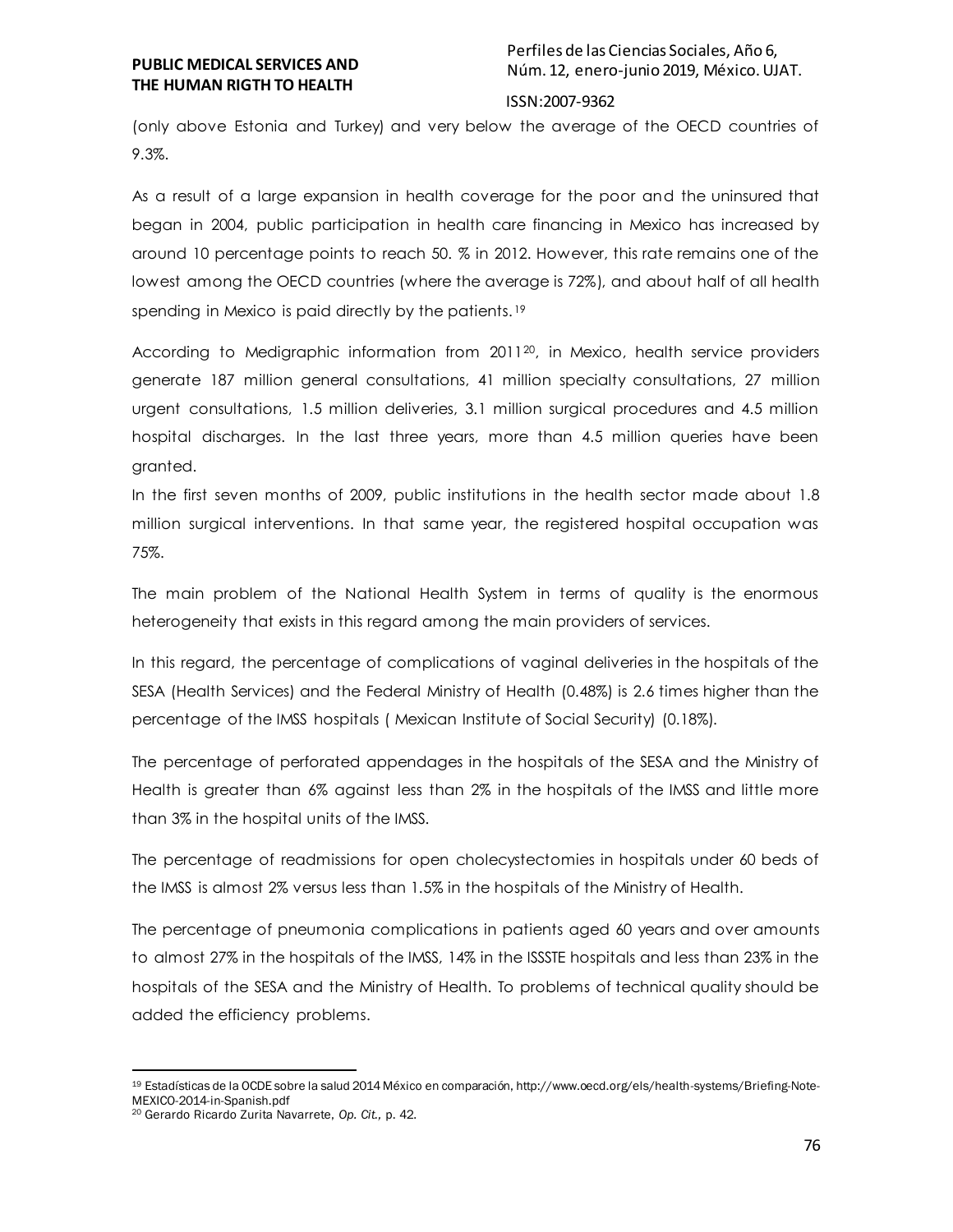The average length of stay for inguinal hernioplasty in hospitals with more than 120 beds in the IMSS is 1.5 days versus 2.6 days in the hospitals of the SESA and the Ministry of Health.

The average number of days for appendectomies in hospitals under 60 beds of the IMSS is 6.5 days against 3 days in the hospitals of the SESA. The average of surgeries per operating room in the IMSS is almost 4 against 2.2 in the Ministry of Health and 1.9 in PEMEX.

There are also important variations in interpersonal quality indicators. According to the ENSA Nut 2006, the average waiting time in the IMSS is 90 minutes, compared to less than 30 minutes in the private sector units. The percentage of deferred surgeries is 20% in the ISSSTE, 18% in the IMSS, 18.2% in the Ministry of Health and 13% in the IMSS.

The main reasons for suspension of surgeries are the lack of supplies, operating rooms and medical personnel. The users of the services of the Ministry of Health are those that best qualify the quality of the food and the cleaning of the facilities.

# **5. The human right to health in Mexico and health security**

The concept of the right to health protection in Mexico has been transformed over the years. In short, this right was conceived initially as a religious question or as a mere charity; Subsequently, based on the Reformation movement, the Mexican State was assumed to be solely responsible for compliance, but under a purely individualistic aspect; finally, the revolution of 1910 and the progressive ideas of the constituent of 1917, transformed this conception by granting the right to health its social character, by pointing out to the Congress of the Union faculties in the matter.<sup>21</sup>

The right to health is enshrined in the Political Constitution of Mexico in the fourth section o f article 4:

Everyone has the right to health protection. The Law will define the bases and modalities for access to health services and will establish the concurrence of the

 $\ddot{\phantom{a}}$ <sup>21</sup> EL DERECHO CONSTITUCIONAL A LA PROTECCIÓN DE LA SALUD. Su regulación constitucional y algunos precedentes relevantes del Poder Judicial de la Federación en México, PARTICIPACIÓN DE LA SEÑORA MINISTRA OLGA SÁNCHEZ CORDERO DE GARCÍA VILLEGAS, EN EL SIMPOSIO INTERNACIONAL "POR LA CALIDAD DE LOS SERVICIOS MÉDICOS Y LA MEJORÍA DE LA RELACIÓN MÉDICO PACIENTE", CELEBRADO EN EL AUDITORIO JAIME TORRES BODET DEL MUSEO NACIONAL DE ANTROPOLOGÍA E HISTORIA EN LA CIUDAD DE MÉXICO, EL 9 DE OCTUBRE DE 2000, [www.scjn.gob.mx/conocelacorte/ministra/EL%20DERECHO%20CONSTITUCIONAL%20A%20LA%20PROTECCION%20DE%20LA%20](http://www.scjn.gob.mx/conocelacorte/ministra/EL%20DERECHO%20CONSTITUCIONAL%20A%20LA%20PROTECCION%20DE%20LA%20SALUD.pdf) [SALUD.pdf](http://www.scjn.gob.mx/conocelacorte/ministra/EL%20DERECHO%20CONSTITUCIONAL%20A%20LA%20PROTECCION%20DE%20LA%20SALUD.pdf)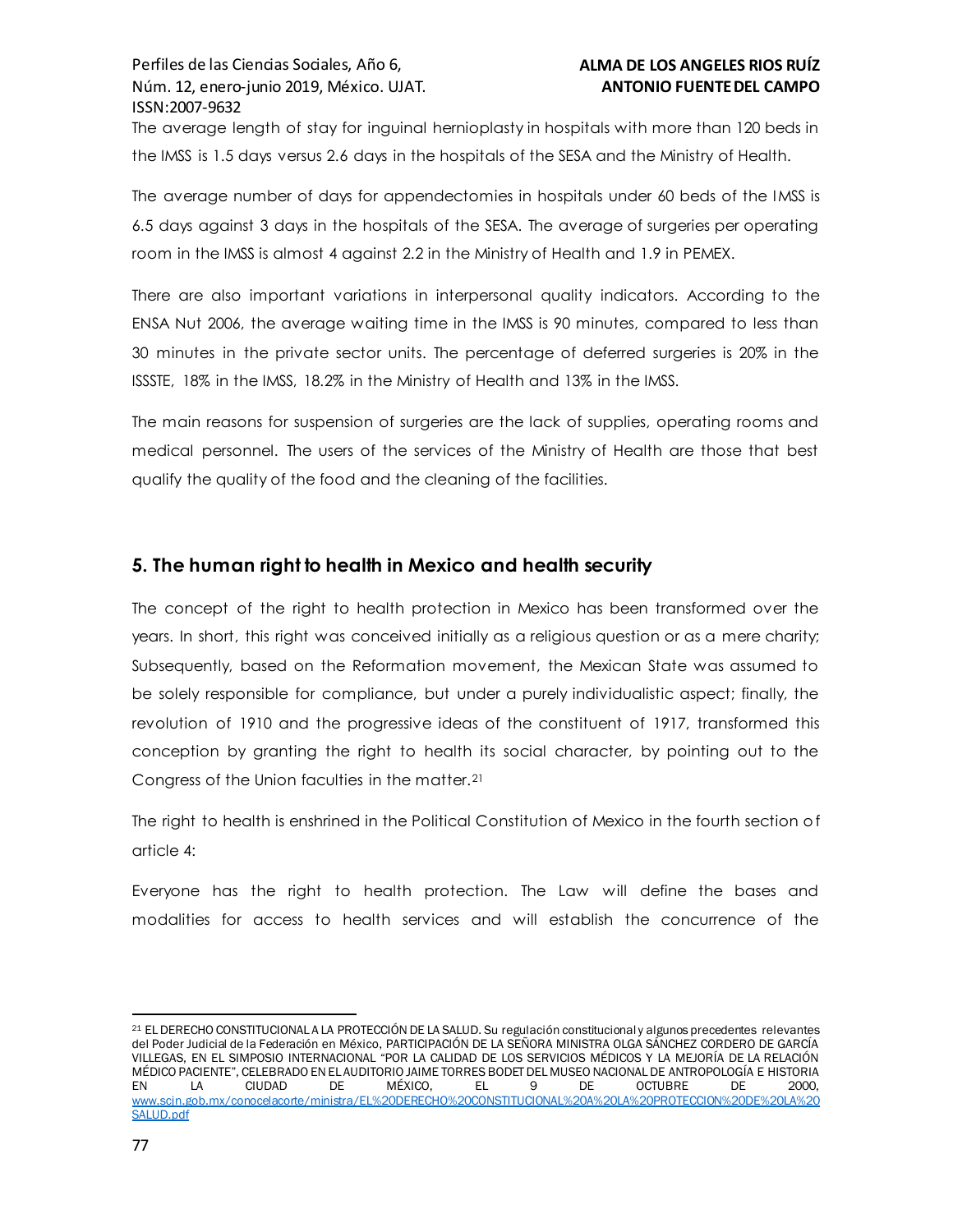Perfiles de las Ciencias Sociales, Año 6, Núm. 12, enero-junio 2019, México. UJAT.

#### ISSN:2007-9362

Federation and the federal entities in matters of general health, in accordance with the provisions of section XVI of article 73 of this Constitution. <sup>22</sup>

From the reading of said paragraph, it follows that there must be concurrence between the Federation and the Federative Entities to enforce the right to health. Which responds not only to a healthy federalism, but also to a real need and a fundamental interest of Mexicans to ensure that all instances of government intervene in its concretion, since without the concurrence of both instances (federal and state) the health action would be entirely ineffective.

Likewise, it must be said that a harmonious interpretation of the Constitution allows us to infer that the municipalities can also participate in this task, since clause i), section III of article 115 of the Constitution grants the possibility of them taking charge of the services public bodies determined by state legislatures.<sup>23</sup>

The right to health protection as an authentic constitutional guarantee, in addition to article 1, recognizes in its first and second section that the right to health is a human right recognized and enshrined in the Constitution:

In the United Mexican States, all persons shall enjoy the human rights recognized in this Constitution and in the international treaties to which the Mexican State is a party, as well as the guarantees for their protection, the exercise of which may not be restricted or suspended, except in the cases and under the conditions that this Constitution establishes. The norms relating to human rights shall be interpreted in accordance with this Constitution and with international treaties on the subject, always favoring people w ith the broadest protection.<sup>24</sup>

The right to health protection in addition to finding its specific content in the 4th Constitutional article, also the secondary legislative provisions, regulates and extends the contents of the right to health protection constitutionally enshrined.

 $\ddot{\phantom{a}}$ <sup>22</sup> Constitución Política de los Estados Unidos Mexicanos, http://www.dof.gob.mx/constitucion/marzo\_2014\_constitucion.pdf

<sup>23</sup> EL DERECHO CONSTITUCIONAL A LA PROTECCIÓN DE LA SALUD. Su regulación constitucional y algunos precedentes relevantes del Poder Judicial de la Federación en México, PARTICIPACIÓN DE LA SEÑORA MINISTRA OLGA SÁNCHEZ CORDERO DE GARCÍA VILLEGAS, EN EL SIMPOSIO INTERNACIONAL "POR LA CALIDAD DE LOS SERVICIOS MÉDICOS Y LA MEJORÍA DE LA RELACIÓN MÉDICO PACIENTE", CELEBRADO EN EL AUDITORIO JAIME TORRES BODET DEL MUSEO NACIONAL DE ANTROPOLOGÍA E HISTORIA EN LA CIUDAD DE MÉXICO, EL 9 DE OCTUBRE DE 2000, www.scjn.gob.mx/conocelacorte/ministra/EL%20DERECHO%20CONSTITUCIONAL%20A%20LA%20PROTECCION%20DE%20LA%20 SALUD.pdf

<sup>24</sup> CONSTITUCIÓN POLÍTICA DE LOS ESTADOS UNIDOS MEXICANOS, Última reforma publicada DOF 07-07-2014, http://www.diputados.gob.mx/LeyesBiblio/htm/1.htm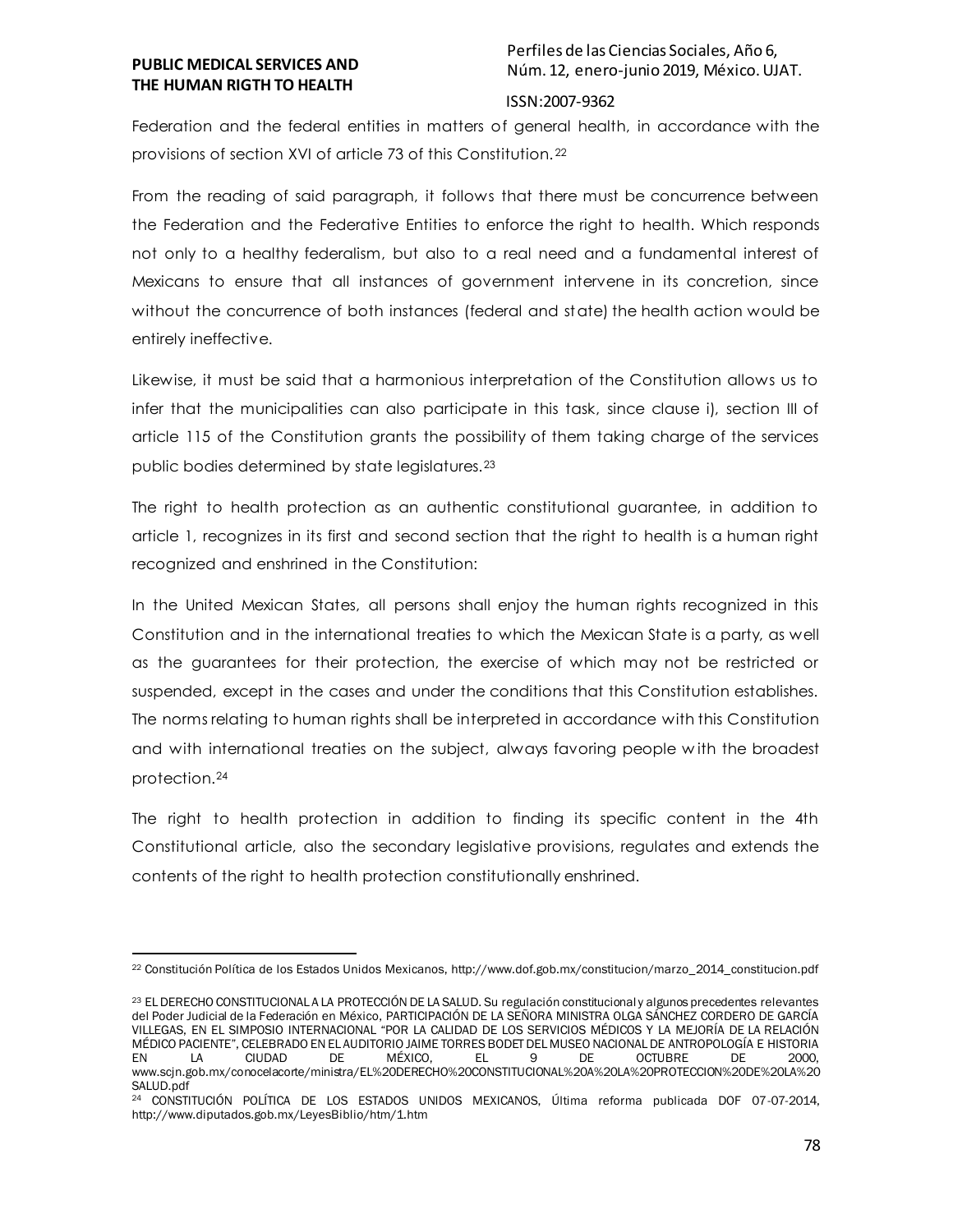The General Law of Health in its article 2do establishes the purposes of the right to health protection:

The right to health protection has the following purposes: I. The physical and mental well-being of man to contribute to the full exercise of his abilities;

II. The prolongation and improvement of the quality of human life;

III. The protection and enhancement of values that contribute to the creation, conservation and enjoyment of health conditions that contribute to social development;

IV. The extension of solidarity and responsible attitudes of the population in the preservation, conservation, improvement and restoration of health;

V. The enjoyment of health and social assistance services that effectively and timely meet the needs of the population;

VI. Knowledge for the proper use and utilization of health services, and VII. The development of teaching and scientific and technological research for health.<sup>25</sup>

The following minimum criteria of the right to health are found in the General Health Law:

a) Article 35 establishes that public health services must be provided under the criteria of universality and gratuity.<sup>26</sup>

b) Article 25, which must guarantee the quantitative and qualitative extension of services, preferably to vulnerable groups.<sup>27</sup>

c) Article 36 indicates that the recovery fees that may be collected should take into account the cost of the services and the socioeconomic conditions of the users, based on principles of social solidarity and exempting users who lack resources to cover t hem or that are the zones of less economic and social development of the country.<sup>28</sup>

- <sup>27</sup> *Ídem.*
- <sup>28</sup> *Ídem.*

 $\ddot{\phantom{a}}$ <sup>25</sup> LEY GENERAL DE SALUD, http://www.salud.gob.mx/unidades/cdi/legis/lgs/LEY\_GENERAL\_DE\_SALUD.pdf

<sup>26</sup> *Ídem.*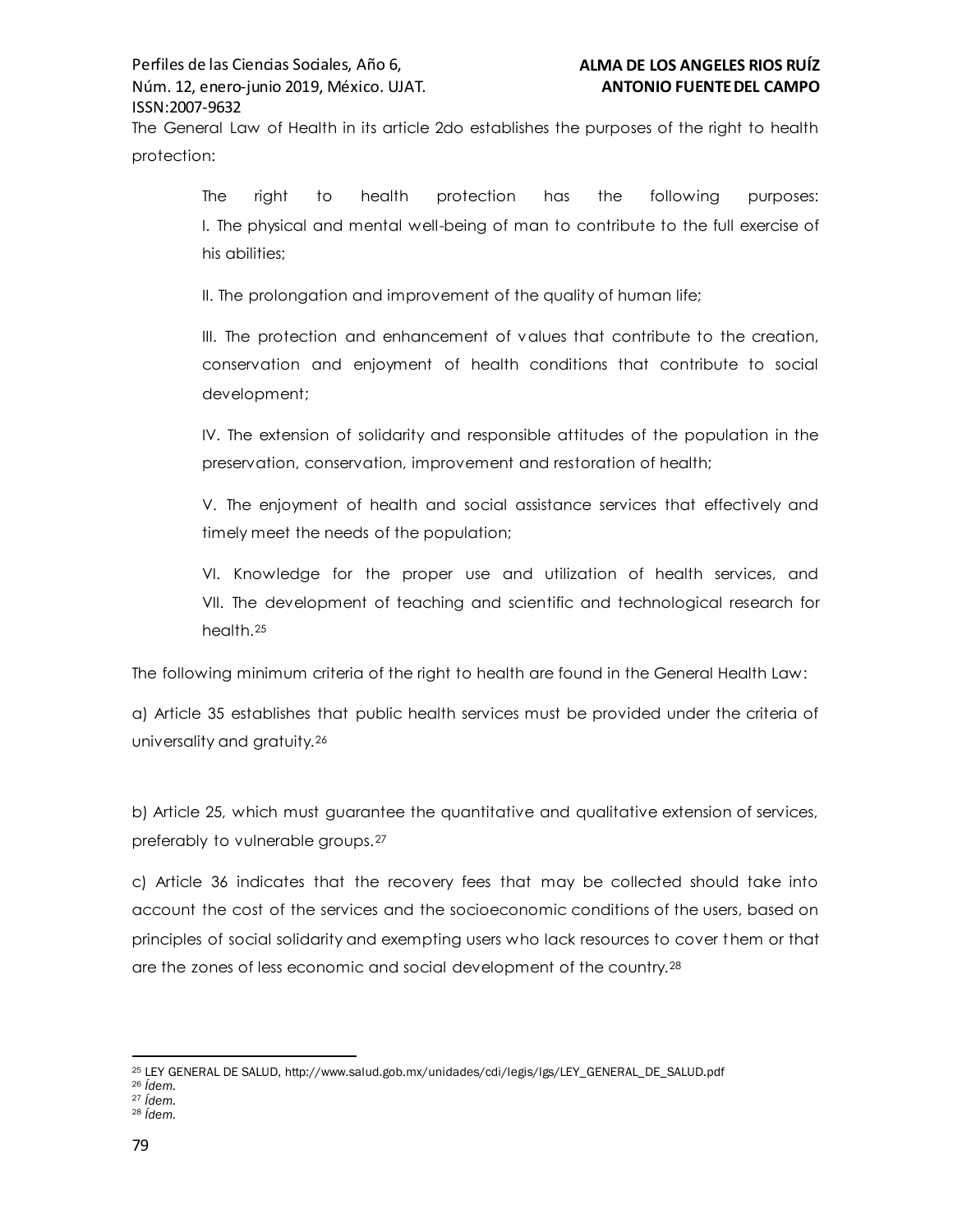# Perfiles de las Ciencias Sociales, Año 6, Núm. 12, enero-junio 2019, México. UJAT.

#### ISSN:2007-9362

d) Article 6 establishes that the National Health System must provide services to the entire population and improve the quality thereof, giving priority to preventive actions.<sup>29</sup>

e) Article 77 Bis 1 establishes that all Mexicans have the right to be incorporated into the Social Protection in Health System in accordance with article four of the Political Constitution of the United Mexican States, regardless of their social status. In addition, that social protection in health is a mechanism by which the State will guarantee effective, timely, quality access, without disbursement at the time of use and without discrimination to medical-surgical, pharmaceutical and hospital services that comprehensively meet health needs.<sup>30</sup>

In this sense, the secondary legislation of the right to health, has an organic character that does not configure real prerogatives of citizens required by the State. In this regard there are some criteria issued by the Judicial Branch of the Federation31:

The right to health protection has been interpreted by the Judicial Branch of the Federation as a fundamental right that finds its consecration at the constitutional level and its specific content in secondary regulation. Social rights are norms, and as such they must have binding effects for the obligated subjects, among which, of course, are the public authorities.

In such a way that the right to health as a human right can not be understood without the guarantee of sanitary security. Which includes prevention and excellent care, and this action is directly proportional to the participation and commitment with politicians in the distribution of resources.<sup>32</sup>

The right to health protection has, among other purposes, to ensure the enjoyment of health services and social assistance that meet the needs of the population, and that health services are understood as actions aimed at protecting, promoting and restore the

 $\ddot{\phantom{a}}$ 

<sup>29</sup> *Ídem.*

<sup>30</sup> *Ídem.*

<sup>31</sup> PARTICIPACIÓN DE LA SEÑORA MINISTRA OLGA SÁNCHEZ CORDERO DE GARCÍA VILLEGAS, EN EL SIMPOSIO INTERNACIONAL "POR LA CALIDAD DE LOS SERVICIOS MÉDICOS Y LA MEJORÍA DE LA RELACIÓN MÉDICO PACIENTE", CELEBRADO EN EL AUDITORIO JAIME TORRES BODET DEL MUSEO NACIONAL DE ANTROPOLOGÍA E HISTORIA EN LA CIUDAD DE MÉXICO, EL 9 DE OCTUBRE DE 2000,

https://www.google.com.mx/url?sa=t&rct=j&q=&esrc=s&source=web&cd=3&cad=rja&uact=8&ved=0CCYQFjAC&url=https%3A%2 F%2Fwww.scjn.gob.mx%2Fconocelacorte%2Fministra%2FEL%2520DERECHO%2520CONSTITUCIONAL%2520A%2520LA%2520PR OTECCION%2520DE%2520LA%2520SALUD.pdf&ei=uTT3VK3sJpb\_yQTX\_oGoBw&usg=AFQjCNFun2ALJ0aftGDkC29c\_VGgXjsV8Q& sig2=e4OXRQzk\_-D0A2lnfx5BKg&bvm=bv.87519884,d.aWw

<sup>32</sup> Loyo, M. & Díaz, H. (2009). *"Hospitales en México"*. En Revista Cir Ciruj, Volumen 77, pp. 497-504.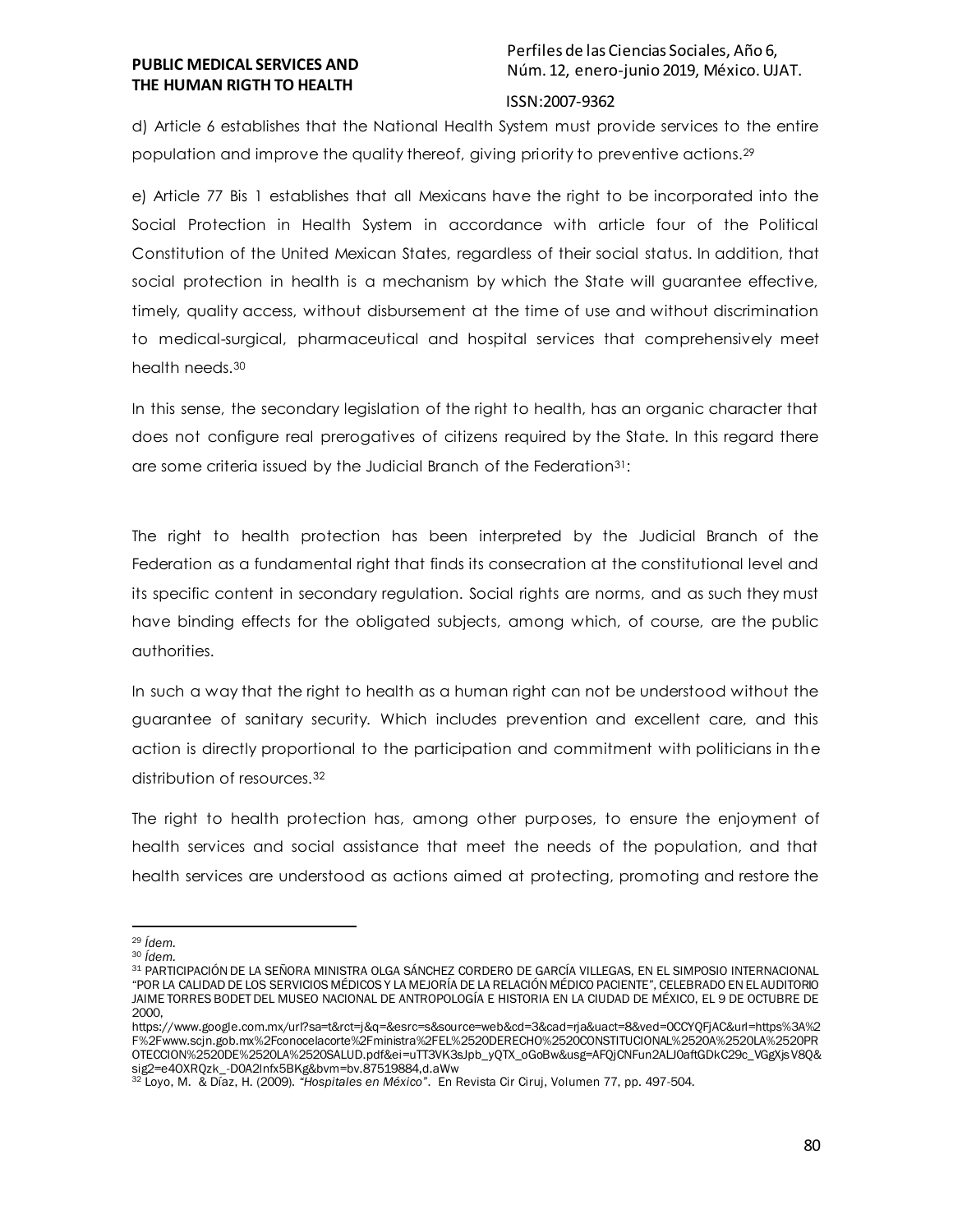# **Conclusions**

• The Mexican State must guarantee the right to health to the greatest extent possible according to the available resources, even when they are scarce, but must seek to fulfill their obligations of respect, protection and realization of the human right to health. For this, it is necessary to strengthen the competencies of health professionals in relation to knowledge not only of their subject matter and the expertise to apply it, but also of the knowledge of the application of international human rights instruments, mainly in the context of efficiency and quality of patient care.

• The human right to health cannot be understood without the guarantee of health security. Which includes prevention and excellent care. The legal framework of the human right to health is the basis for: a) unifying strategies that improve the health of the poorest and most excluded social groups; b) improve equity in health; c) clarify the accountability and responsibilities of the health systems and d) evaluate compliance with the recommendations of the Mexican State.

• The right to health is part of the right to human development and has a double dimension: it is a right of Mexican social constitutionalism for the protection of health, and a right of solidarity, because currently, health is an international problem.

• The main problem of the health system in Mexico in terms of quality is the enormous heterogeneity that exists between the main providers of services. Therefore, the greatest challenge is to look for alternatives to strengthen their integration, in such a way that a common package of benefits is guaranteed to all people, the high transaction costs inherent in a segmented system are reduced and the universal exercise is finally achieved. equality of the right to health protection.

• Good medical practice is due to well-equipped health centers, sufficient medical staff to care for patients, excellent medical training of health professionals and decent wages. However, in Mexico, the fundamental problem lies in the increase in population without the proportionate medical services increasing proportionally. The number of patients that go to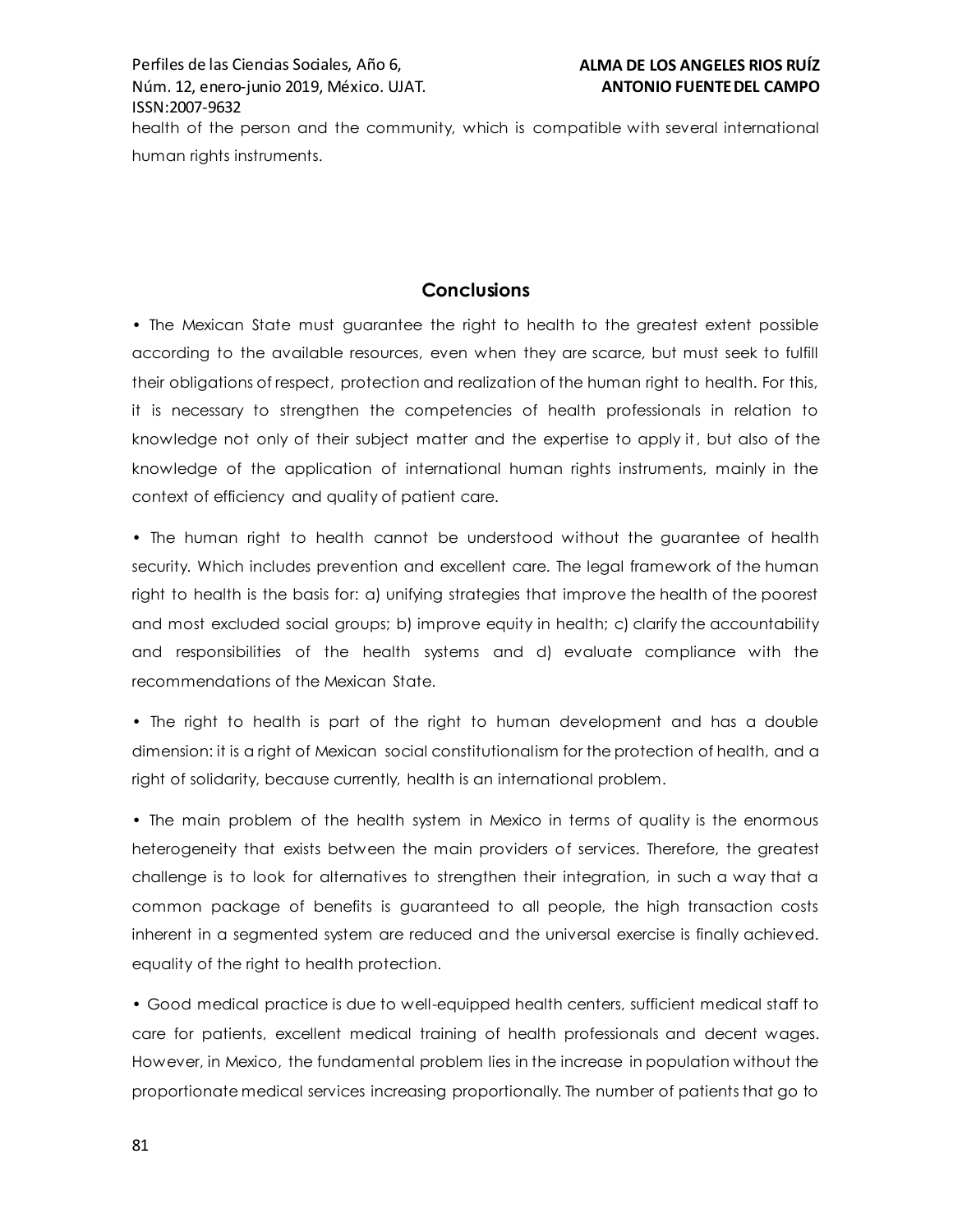# Perfiles de las Ciencias Sociales, Año 6, Núm. 12, enero-junio 2019, México. UJAT.

## ISSN:2007-9362

the public sector for medical attention and the number of consultations require that they be of short duration, this limits the possibility of establishing a cordial doctor-patient relationship. The lack of time for the medical attention of each patient in a particularized way can cause the doctor to act in a reckless, negligent or erroneous act.

# **Bibliohemerography**

- Banco Mundial, http://datos.bancomundial.org/indicador/SH.XPD.TOTL.ZS
- Cerda García Alejandro, México: "El derecho a la salud" en Helena Gardeazábal (coord.), Derecho a la salud. Situación en países de América Latina, ASOCIACIÓN LATINOAMERICANA DE MEDICINA SOCIAL.
- El derecho a la salud, Folleto informativo Nº 31, Oficina del Alto Comisionado de las Naciones Unidas para los Derechos Humanos, Ginebra 2008.
- Estadísticas de la OCDE sobre la salud 2014 México en comparación, http://www.oecd.org/els/health-systems/Briefing-Note-MEXICO-2014-in-Spanish.pdf
- Gómez Dantés Octavio, Sistema de salud de México", Salud Pública, número 2, vol. 53, pp. México, 2011.
- González, G., Pertuz, Y., Expósito, M. Y. (2016). "Gestión de la seguridad hospitalaria en unidades de atención pediátrica". En Revista Cubana de Enfermería, vol. 32(2), pp. 207-2017.
- Laurell, A. C. (5 de febrero de 2010). "Seguridad sanitaria incierta". La Jornada. [Fecha de consulta: 29 de marzo de 2018] Recuperado de http://www.jornada.unam.mx/2010/02/05/ciencias/a03a1cie
- LEY GENERAL DE SALUD, http://www.salud.gob.mx/unidades/cdi/legis/lgs/LEY\_GENERAL\_DE\_SALUD.pdf
- Montiel, L. (2004). "Derecho a la salud en México. Un análisis desde el debate teórico contemporáneo de la justicia sanitaria". Revista IIDH, Vol. 40, pp. 291-313.
- Nohely Bastidas Matheus, "LA MALA PRÁCTICA MÉDICA Y LOS DERECHOS HUMANOS", RAZÓN Y PALABRA, Primera Revista Electrónica en América Latina Especializada en en comunicación, http://www.razonypalabra.org.mx/N/N81/M81/18\_Bastidas\_M81.pdf.
- OMS (2002). "Veinticinco Preguntas y Respuestas Salud y derechos humanos". Organización Mundial de la Salud. [Fecha de consulta: 02 de marzo de 2018] Recuperado de http://www.who.int/hhr/activities/Q%26AfinalversionSpanish.pdf

82